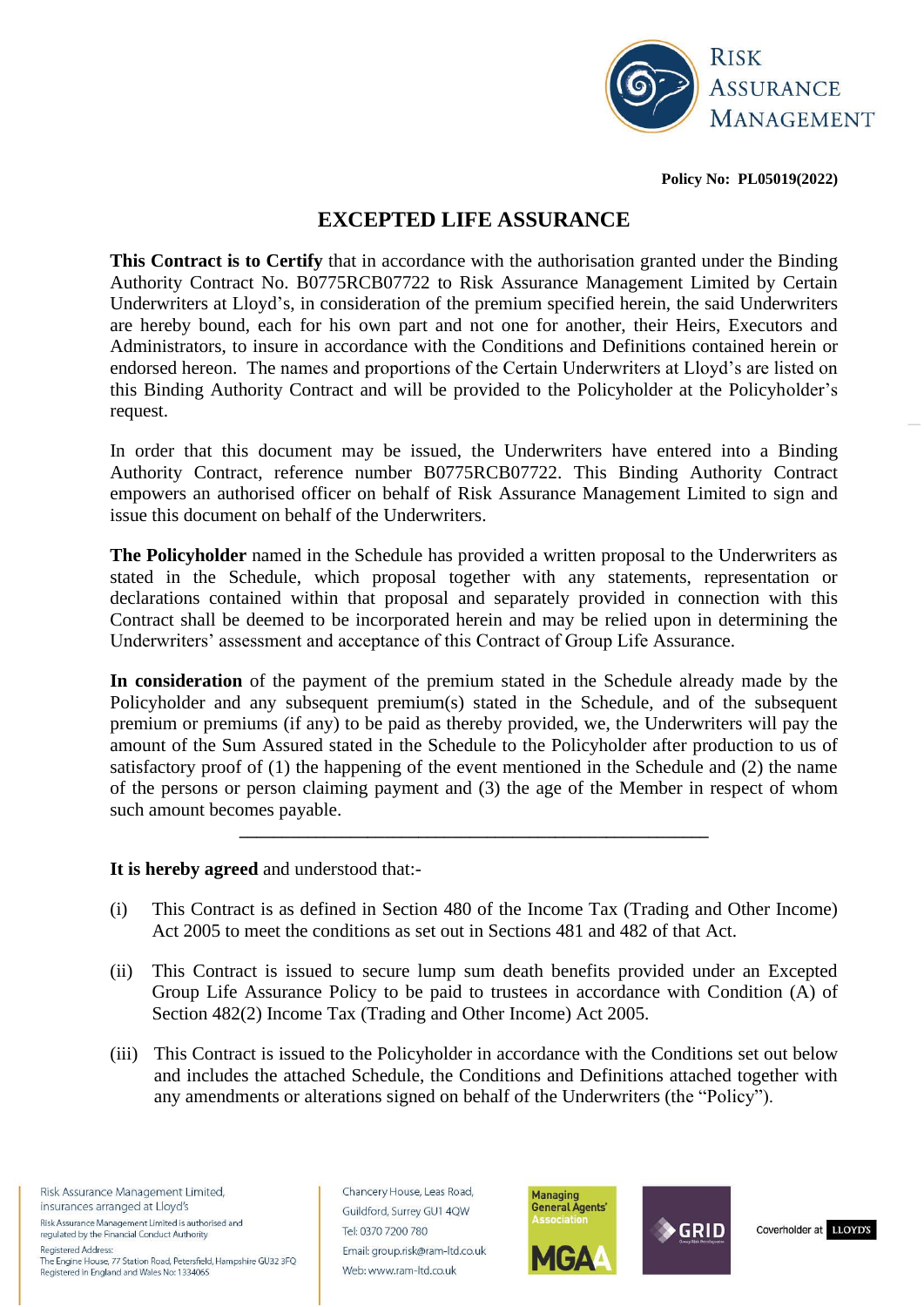

- (iv) The Policyholder will have no beneficial interest in any benefits payable under this Policy which will be applied by the Policyholder in accordance with the Scheme.
- (v) All monies payable under this Policy due to or from Risk Assurance Management Limited shall be made at its address at Chancery House, Leas Road, Guildford, Surrey, GU1 4QW or such other address as Risk Assurance Management Limited may notify to the Policyholder.
- (vi) In this Policy, where appropriate, referral to the masculine shall include the feminine and the singular the plural.
- (vii) The Law of England and Wales shall govern this Policy and the Courts of England and Wales alone shall have jurisdiction in any dispute arising.

**In witness** whereof this Policy has been signed at the place and on the date specified in the Schedule by:

……………………………………………………………………………..

MA

Authorised Officer

For and on behalf of **Risk Assurance Management Limited** 

under Binding Authority Contract No. B0775RCB07722

Address: Chancery House, Leas Road, Guildford, Surrey, GU1 4QW

Authorised and Regulated by the Financial Conduct Authority

Date: 25 May 2022

**PLEASE READ THIS POLICY CAREFULLY AND SEE THAT IT MEETS WITH YOUR REQUIREMENTS. PAY SPECIAL ATTENTION TO THE CONDITIONS, DEFINITIONS AND EXCLUSIONS. IF THIS ASSURANCE DOES NOT MEET WITH YOUR REQUIREMENTS THEN PLEASE CONSULT YOUR INSURANCE ADVISER.**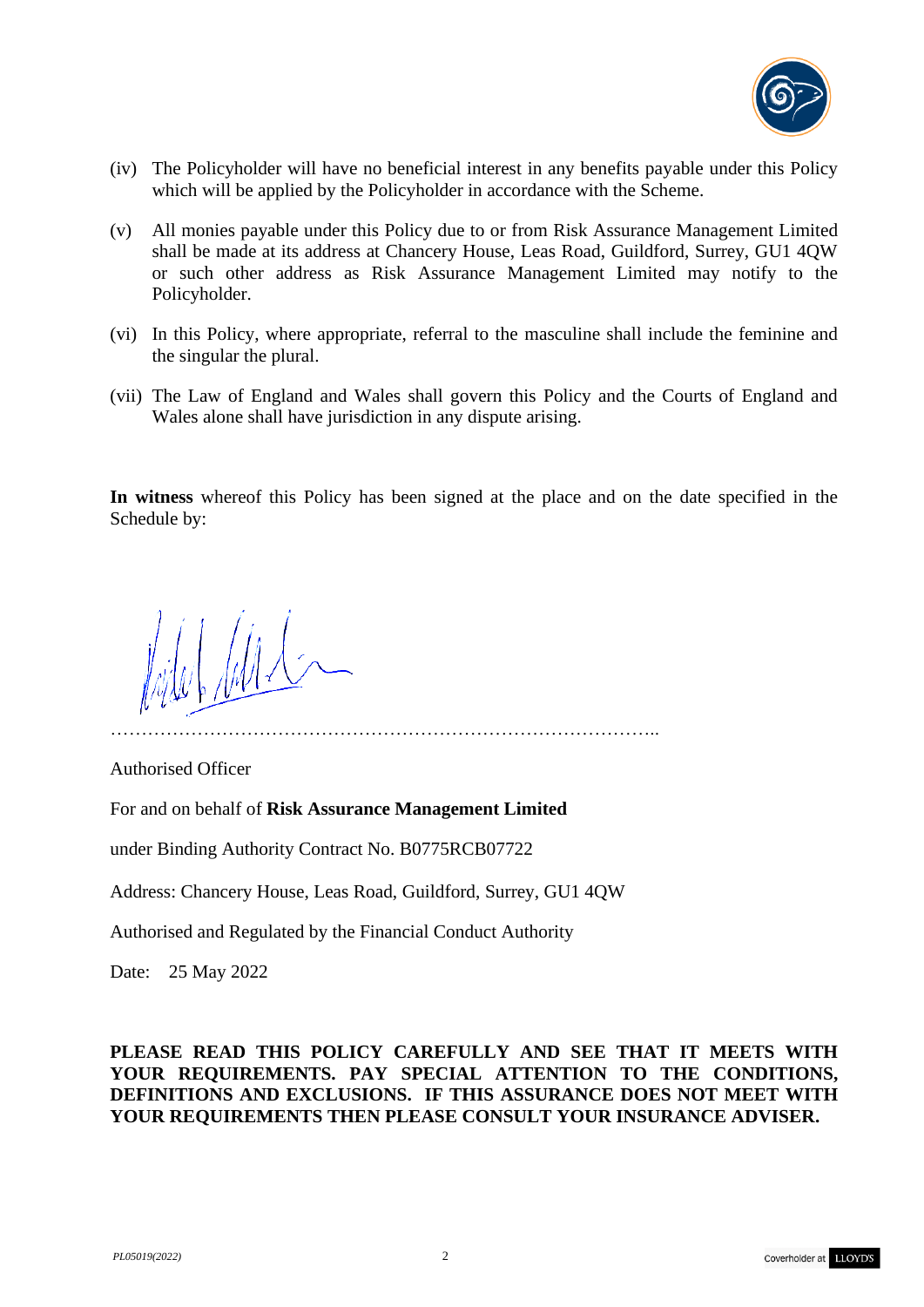

# **SCHEDULE**

# **Attaching to and forming part of Policy number: PL05019(2022)**

| Date of Proposal and<br><b>Declaration:</b>         | 07 April 2009                                                                                                                                                                                                                                                                                                                                                                                         |
|-----------------------------------------------------|-------------------------------------------------------------------------------------------------------------------------------------------------------------------------------------------------------------------------------------------------------------------------------------------------------------------------------------------------------------------------------------------------------|
| <b>Type of Assurance:</b>                           | Life Term Assurance.                                                                                                                                                                                                                                                                                                                                                                                  |
| <b>Period of Cover:</b>                             | From:<br>00.01 hrs on the First day of May 2022.                                                                                                                                                                                                                                                                                                                                                      |
|                                                     | To:<br>00.01 hrs on the First day of May 2023.                                                                                                                                                                                                                                                                                                                                                        |
| <b>Scheme:</b>                                      | Merseyside Police Group Insurance Trust – Supplementary Scheme.                                                                                                                                                                                                                                                                                                                                       |
| <b>Policyholder:</b>                                | The Trustees of Merseyside Police Group Insurance Trust.                                                                                                                                                                                                                                                                                                                                              |
| <b>Members:</b>                                     | Eligible Members whose membership of the Scheme has commenced.                                                                                                                                                                                                                                                                                                                                        |
| <b>Eligible Members:</b>                            | All present and future Serving Members of Merseyside Police or<br>the Port of Liverpool Police and their Spouses, who are Members<br>of the Scheme covered under Policy PL05015(2022) and Policy<br>PL05016(2022) respectively, who have attained the age of 16 years but<br>have not attained the age of 64 years and until they attain age 65 years<br>as more particularly defined in this Policy. |
| <b>Sum Assured:</b>                                 | The benefit in respect of each Member shall be an amount as shown in<br>Table A.                                                                                                                                                                                                                                                                                                                      |
| <b>Temporary Absence:</b><br>(Serving Members Only) | Up to age 65 years in the event of illness or injury;<br><sub>or</sub><br>Up to five consecutive years, from the first date of absence, for<br>maternity, paternity or parental leave.<br>OI<br>Up to three consecutive years, from the first date of absence, in the<br>event of any other cause.                                                                                                    |
| <b>Catastrophic Event limit:</b>                    | Not Applicable.                                                                                                                                                                                                                                                                                                                                                                                       |
| <b>Exclusions:</b>                                  | Not Applicable.                                                                                                                                                                                                                                                                                                                                                                                       |
| <b>Premium Rate(s):</b>                             | See Table B.                                                                                                                                                                                                                                                                                                                                                                                          |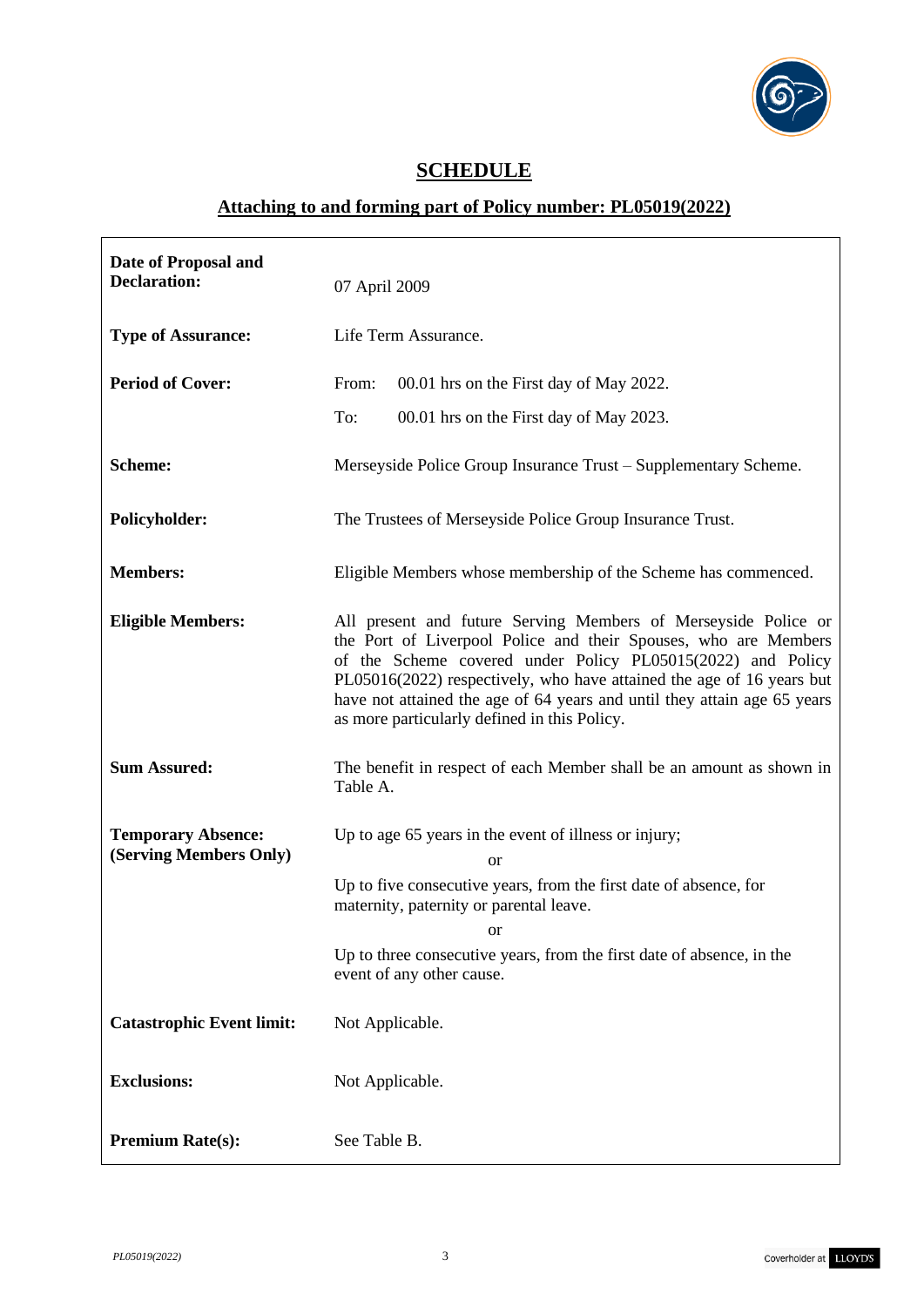

| <b>Premium Rate Guarantee</b><br>Period:                                   | 3 years expiring at 00.01 hrs on 01 May 2025.     |
|----------------------------------------------------------------------------|---------------------------------------------------|
| <b>Commencement Date of</b><br><b>Premium Rate(s) Guarantee</b><br>Period: | 00.01 hrs on 01 May 2022.                         |
| <b>Premium Frequency:</b>                                                  | Per Calendar Month.                               |
| Event upon which the Sum<br><b>Assured is payable:</b>                     | The death of a Member during the Period of Cover. |
| To whom payable:                                                           | The Policyholder.                                 |
| <b>Binding Authority</b><br><b>Contract No.</b>                            | B0775RCB07722.                                    |

| Signed: | 25 May 2022<br>Date:<br>$\mathbb{Z}/\mathbb{Z}/\mathbb{Z}/\mathbb{Z}/\mathbb{Z}/\mathbb{Z}/\mathbb{Z}/\mathbb{Z}/\mathbb{Z}/\mathbb{Z}/\mathbb{Z}/\mathbb{Z}/\mathbb{Z}/\mathbb{Z}/\mathbb{Z}/\mathbb{Z}/\mathbb{Z}/\mathbb{Z}/\mathbb{Z}/\mathbb{Z}/\mathbb{Z}/\mathbb{Z}/\mathbb{Z}/\mathbb{Z}/\mathbb{Z}/\mathbb{Z}/\mathbb{Z}/\mathbb{Z}/\mathbb{Z}/\mathbb{Z}/\mathbb{Z}/\mathbb{Z}/\mathbb{Z}/\mathbb{Z}/\mathbb{Z}/\mathbb{Z}/\mathbb{$ |
|---------|------------------------------------------------------------------------------------------------------------------------------------------------------------------------------------------------------------------------------------------------------------------------------------------------------------------------------------------------------------------------------------------------------------------------------------------------|
|         | <b>Authorised Officer</b>                                                                                                                                                                                                                                                                                                                                                                                                                      |
|         | <b>Risk Assurance Management Limited</b>                                                                                                                                                                                                                                                                                                                                                                                                       |
|         | at the offices of Risk Assurance Management Limited                                                                                                                                                                                                                                                                                                                                                                                            |
|         | Chancery House, Leas Road, Guildford, Surrey, GU1 4QW                                                                                                                                                                                                                                                                                                                                                                                          |

**Notices affecting this Policy must be sent in writing to the Company's Office at Chancery House, Leas Road, Guildford, Surrey, GU1 4QW or such other address as Risk Assurance Management Limited may have notified to the Policyholder.**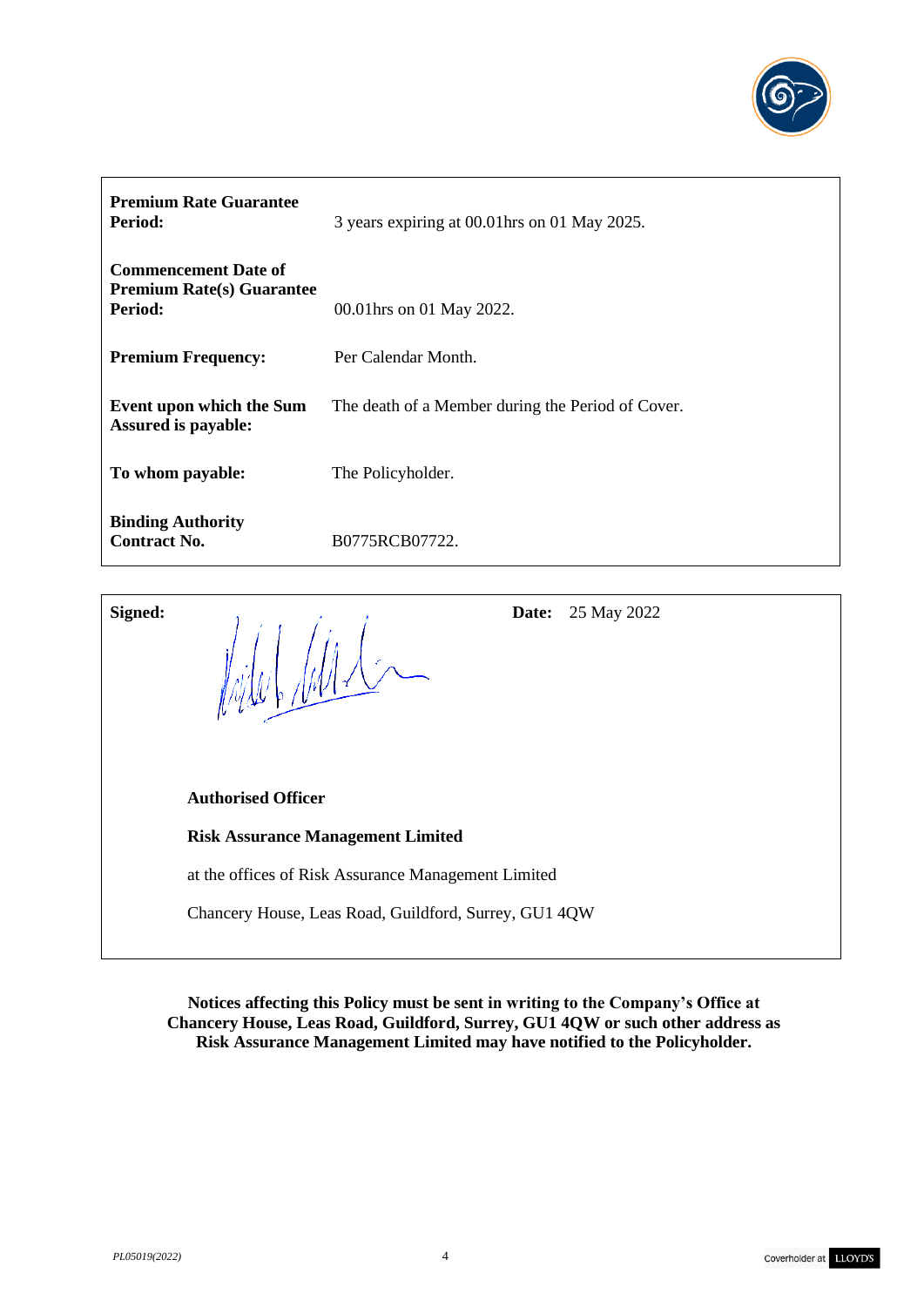

# **TABLE A**

The Life Assurance Benefit in the case of all Members is an amount as follows:-

| <b>Serving Members</b> | <b>Spouses</b> |
|------------------------|----------------|
| £25,000                | £12,500        |
| £50,000                | £25,000        |

**Only one level of Life Assurance Benefit is available per individual covered under this Policy.**

**Any increase in Life Assurance Benefit is subject to acceptance by the Company.**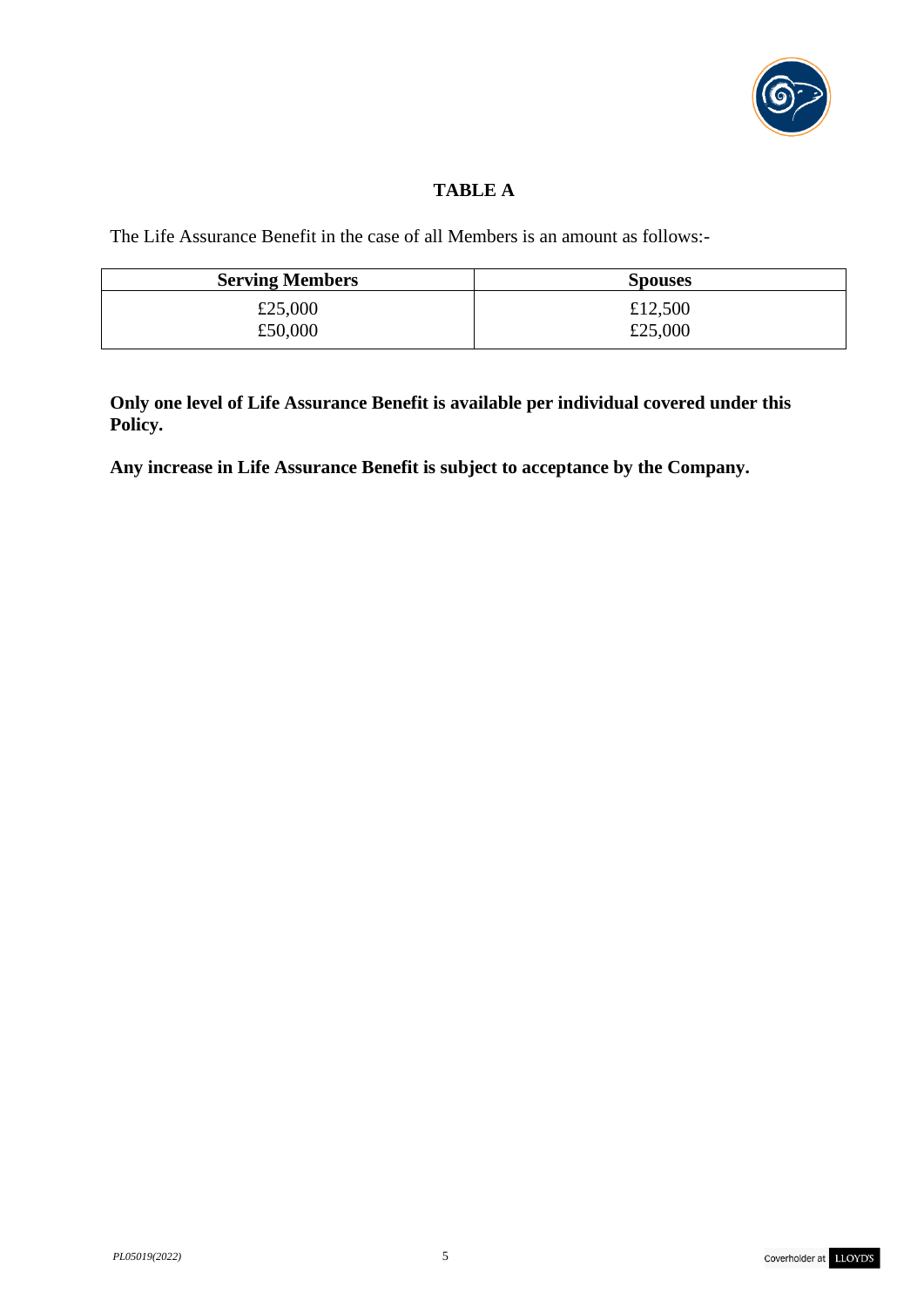

# **TABLE B**

The Premium Rate(s) in the case of all Members shall be an amount agreed between Risk Assurance Management Limited and Philip Williams & Co Insurance Management.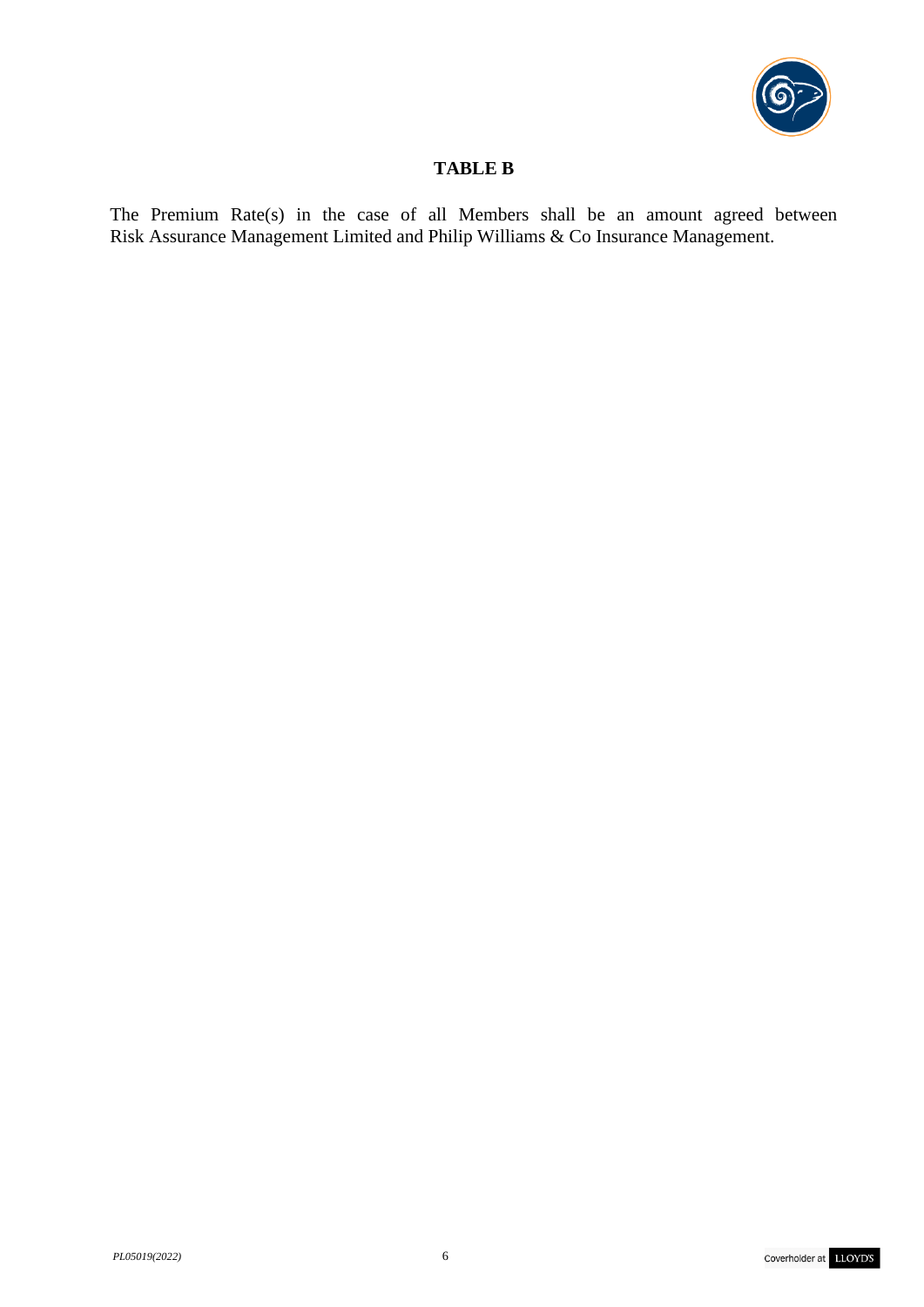

# **GENERAL CONDITIONS**

### **1. PERIOD OF POLICY**

Subject to the provisions of these General Conditions this Policy shall continue from the Commencement Date of the Premium Rate(s) Guarantee Period stated in the Schedule and cover shall be renewable by the issue of a new Schedule annually thereafter.

In the event that the Premium Rate(s) Guarantee Period exceeds the Period of Cover under this Policy a new Schedule will be issued for the remainder of the Premium Rate(s) Guarantee Period at the same Premium Rate(s).

### **2. VARIATION OF CONDITIONS**

The Company reserves the right from time to time to vary any Conditions of this Policy and the Schedule and of any endorsement attaching to it upon giving to the Policyholder two months notice of its intention.

### **3. PROVISION OF NECESSARY INFORMATION**

It is the Policyholder's responsibility to provide the Company with all the necessary data when requested by the Company. It is the Policyholder's duty to ensure that all data and information provided is correct and it is agreed that the Company shall be entitled to rely upon the data, information or evidence so furnished.

### **4. SCHEME ALTERATIONS**

The Conditions of this Policy shall not be changed unless and until the Company shall have agreed in writing to such change.

If the number of Members or Sum Assured changes by more than 20% from the Commencement Date of the Premium Rate(s) Guarantee Period, the Company reserves the right to amend the Conditions of this Policy including (for the avoidance of doubt) the Premium Rate(s) with effect from the date the change occurred.

### **5. FRAUDULENT OR MISLEADING INFORMATION**

Any fraud, concealment or deliberate mis-statement by the Member, or anyone acting on behalf of the Member, if unknown to the Policyholder affecting assurance under this Policy or in connection with the making of any claim hereunder shall render this Policy null and void in so far as it relates to the Member in question but any such fraud, concealment or deliberate mis-statement by or known to the Policyholder shall render the whole Policy null and void and all claims hereunder shall be forfeited.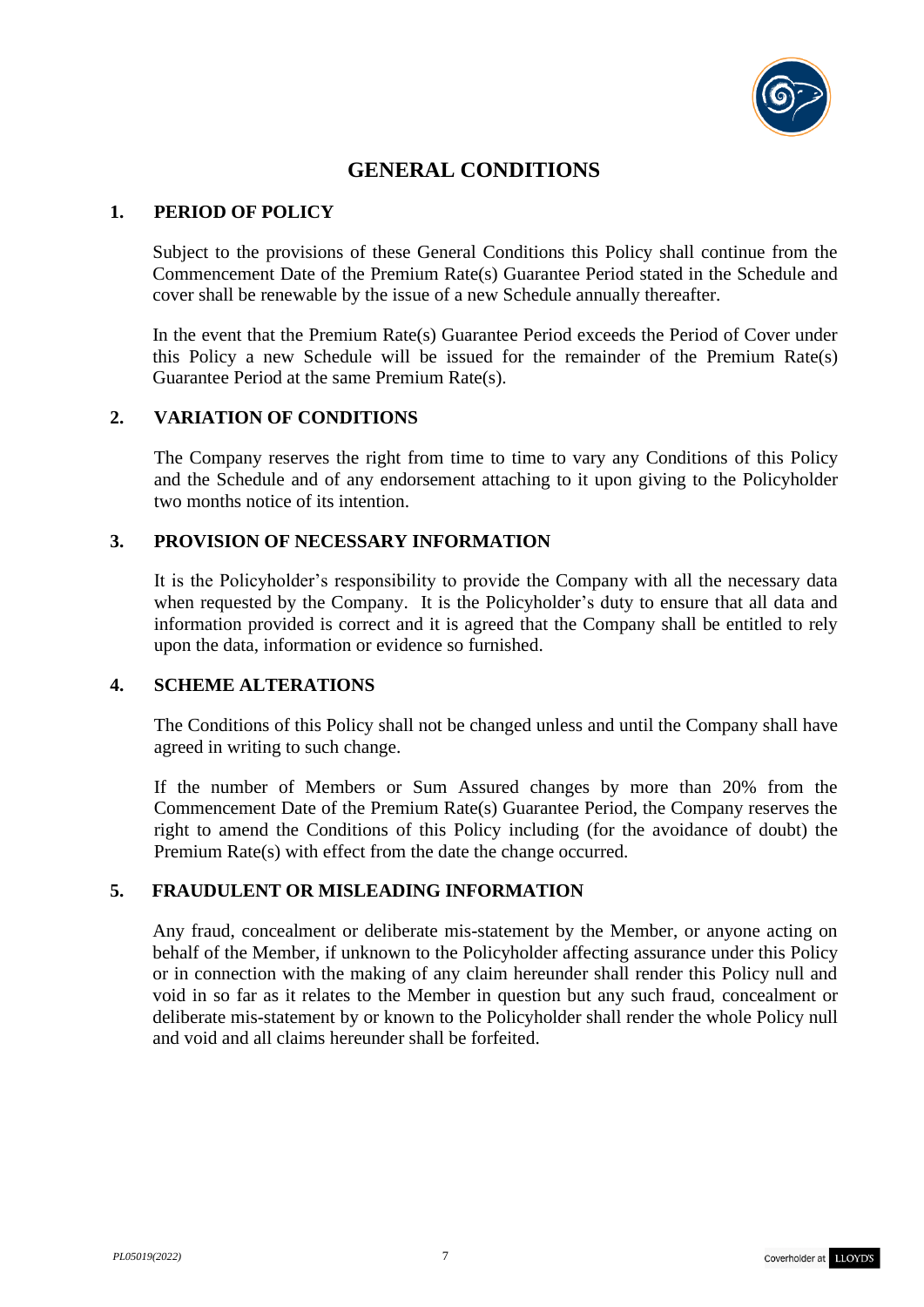

### **6. PROFIT PARTICIPATION AND SURRENDER VALUE**

This Policy does not participate in profits and has no surrender value.

#### **7. INFRINGEMENT OF POLICY CONDITIONS AND DEFINITIONS**

The Company reserves the right upon giving written notice to the Policyholder to terminate this Policy in the event of breach or infringement of the Conditions of this Policy and payment of any benefit shall be conditional upon the Policyholder complying with the Conditions of this Policy.

#### **8. CONTRACTS (RIGHTS OF THIRD PARTIES) ACT 1999**

All third party rights granted by the Contract (Rights of Third Parties) Act 1999 are excluded from this Policy.

#### **9. REINSTATEMENT OF POLICY**

If the Policy has lapsed due to non-payment of premium on the due date then, in accordance with Premium Condition 2, it can be reinstated one month if premium payments are resumed. If the premium discontinuance has exceeded two months, the Policy having already lapsed, agreement will be required from the Company to reinstate the Policy and premium payments must be resumed in accordance with that agreement.

#### **10. DISCONTINUANCE OF SCHEME**

The Policyholder shall have the right to terminate the Policy by giving written notice to the Company. The Policy will terminate from the date the Company receives the written notice and any cancellation will not be backdated and premiums will be charged for the time on risk.

The Company reserves the right to cancel the Policy if the Policyholder fails to comply with the Conditions of the Policy.

The Scheme will cease immediately should the provision of the benefits payable under the Policy cease to be paid in accordance with Sections 481 and 482 of the Income Tax (Trading and Other Income) Act 2005.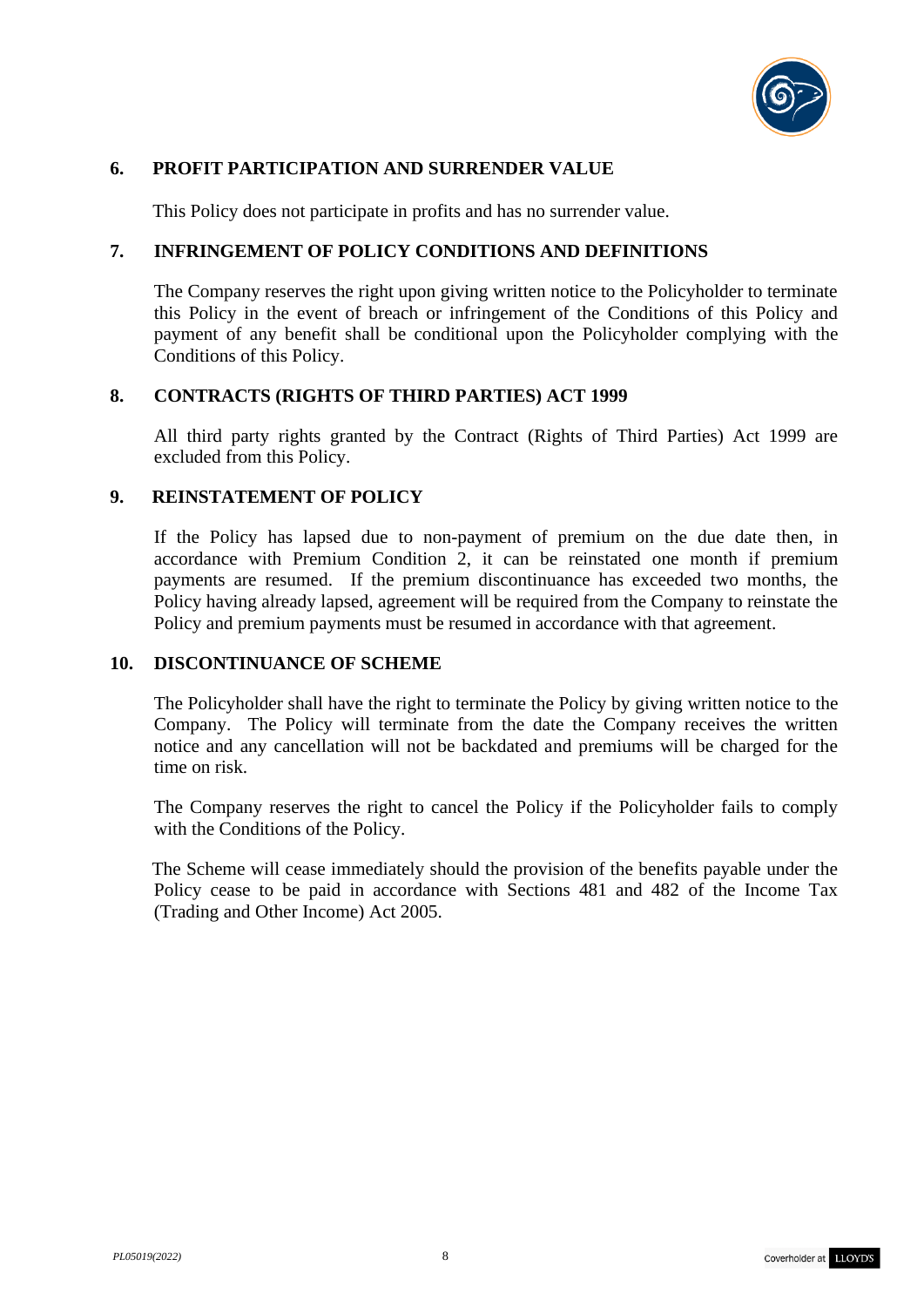

# **MEMBERSHIP CONDITIONS**

### **1. ELIGIBLE MEMBERS**

In exceptional circumstances the Policyholder may waive the qualifications of age and any Member in respect of whom this qualification is waived shall be an Eligible Member with the prior agreement of the Company.

Eligible Members can also include Members who are seconded to another police force or agency in the United Kingdom. For the avoidance of doubt, a person shall cease to be an Eligible Member forthwith upon the happening of point 6 in Membership Conditions.

### **2. SECONDMENTS (Serving Members Only)**

Cover may continue for a Member who is temporarily seconded to another police agency or task force within the United Kingdom whilst remaining in the employment of the police force as stated in the Policy Schedule and will continue for the duration of the Secondment. For Secondments that are outside the United Kingdom but within Europe cover may continue for a maximum period of thirty-six months from the first day of Secondment. For Secondments that occur in non-European locations, cover will be provided for a period of twelve consecutive months from the first day of Secondment.

# **3. COMMENCEMENT OF COVER**

The date upon which cover will commence for each Member will be the Member's Normal Entry Date which shall be:-

i) As from commencement of the Period of Cover if he is on that date an Eligible Member;

or

ii) As from the first date on which he is an Eligible Member;

or

iii) As from the date on which he is deemed to be an Eligible Member in the event of the Policyholder waiving the qualification of age or any other requirement.

The commencement of cover is subject to acceptance of the Member's assurance by the Company as described below.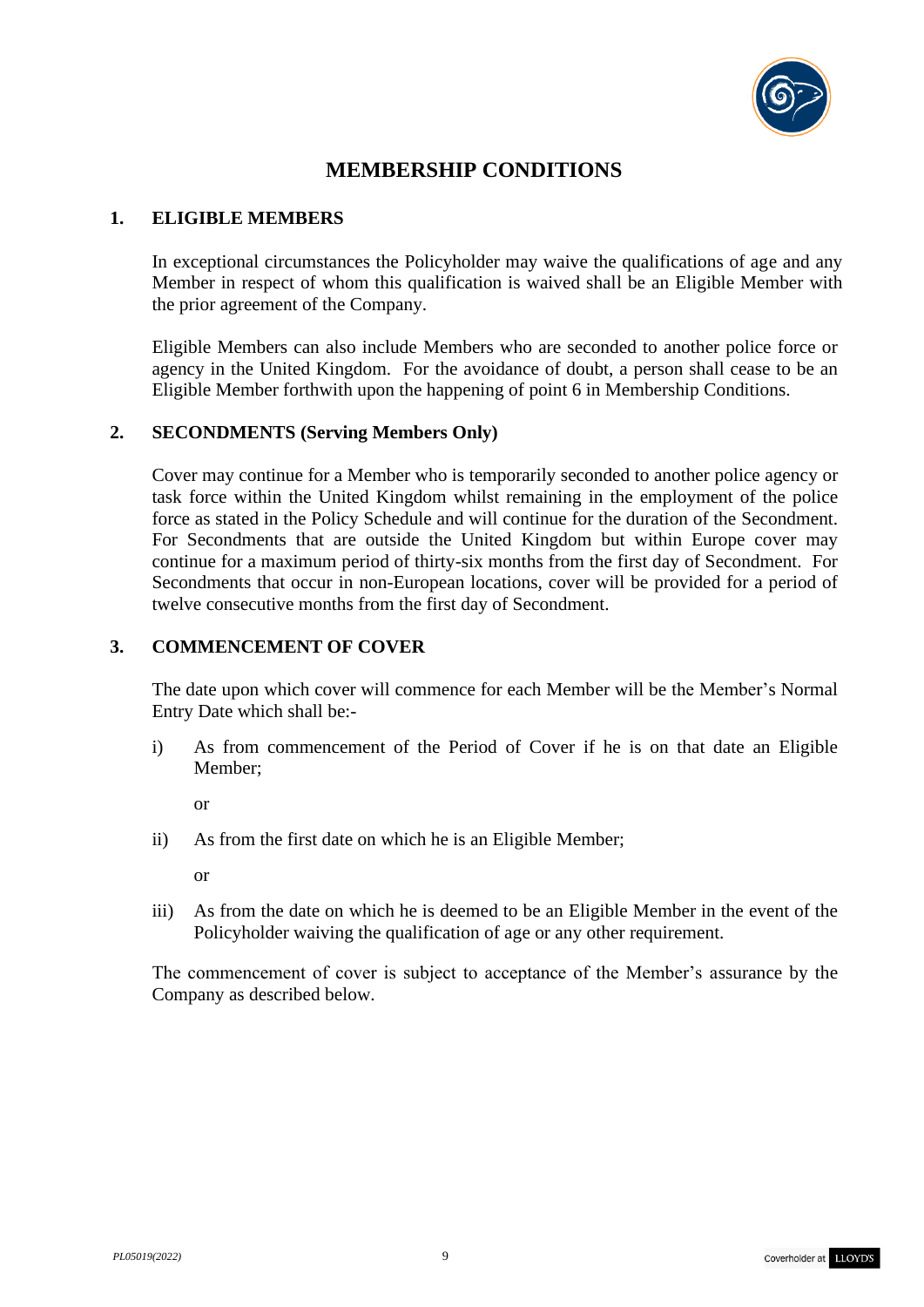

### **4. ACCEPTANCE OF ASSURANCE**

The Company will accept the assurance of an Eligible Member as a Member of the Scheme from his Normal Entry Date subject to any Evidence of Insurability that the Company may require.

Subsequent increases in the amount of a Member's benefit will also be subject to acceptance by the Company.

### **5. TEMPORARY ABSENCE**

A Member who is temporarily absent from work for whatever reason may be deemed to continue as a Member, as specified in the Schedule under Temporary Absence.

If payment of premiums has been discontinued during any such period of Temporary Absence then the benefit of the Member may be recommenced without evidence of health following the Member's completion of two consecutive calendar months without absence in his normal occupation after return to work. For this purpose normal occupation means the occupation followed by the Member immediately prior to the commencement of his Temporary Absence.

### **6. TERMINATION OF A MEMBER'S ASSURANCE**

The assurance of a Member will terminate immediately in the event of:-

- (i) Discontinuance of payment of premiums whether generally or in relation to that Member including discontinuance of payment of premiums as referred to in Membership Condition 5 (Temporary Absence);
	- or
- (ii) The Member ceasing to be an Eligible Member;

or

(iii) The Serving Member ceasing to be considered to be in service on the expiry of the period of permitted absence from work as defined in Membership Condition 5 (Temporary Absence);

or

(iv) The Serving Member being absent from work for any reason other than during a period of Secondment as described in Condition 2 or of Temporary Absence described in Condition 5.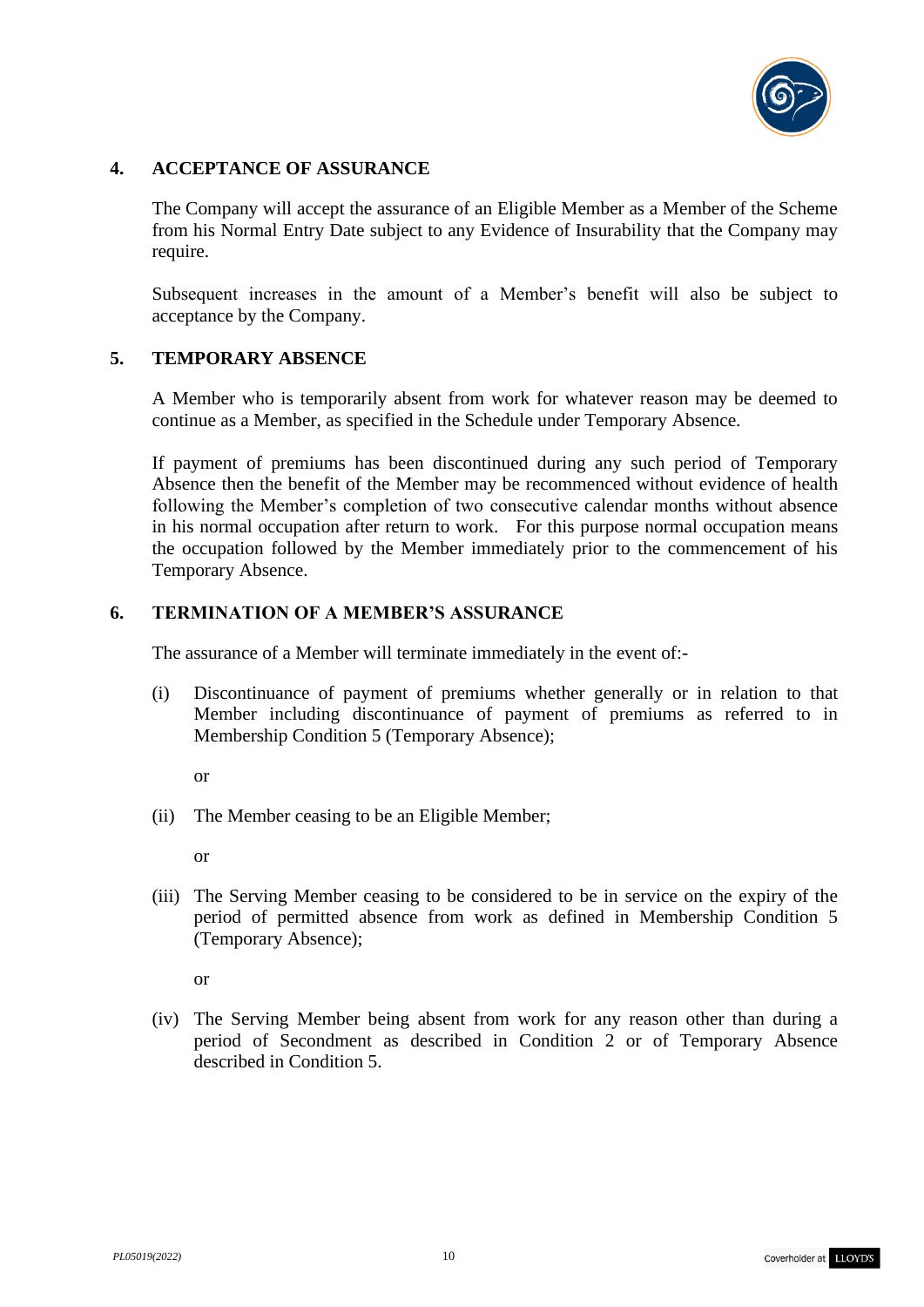

# **BENEFIT CONDITIONS**

### **1. AMOUNT OF BENEFIT**

The Sum Assured appropriate to a Member as stated in Table A of the Schedule.

### **2. WHEN PAYABLE**

On the death of a Member, during the Period of Cover, subject to all necessary proof to enable the Company to accept the claim.

# **3. TO WHOM PAYABLE**

The Policyholder in trust for the benefit of such one or more persons as the Policyholder in its absolute discretion shall decide in accordance with the Scheme.

### **4. CATASTROPHIC EVENT**

When a Catastrophic Event limit is stated in the Policy Schedule the following Benefit Condition will apply:-

The maximum aggregate liability of the Company to the Policyholder for a death or a series of deaths (irrespective of the date or place of death) attributable directly or indirectly to a Catastrophic Event shall be the Catastrophic Event limit.

Allocation of benefits to the Policyholder resulting from the death or a series of deaths attributable directly or indirectly to a Catastrophic Event and thus subject to the Catastrophic Event limit, shall be in the chronological order of the dates upon which written notification of each death claim is received by the Company provided always that the Company's liability in respect of all such claims under the Policy shall not exceed the Catastrophic Event limit.

In so far as more than one such written notification is received by the Company on the same day and in a total amount that would cause the Catastrophic Event limit to be exceeded, the Company shall be entitled in its sole discretion to pay such claims on a reduced pro-rata basis according to the remaining balance of the Catastrophic Event limit such that the Company's total liability for such claims under the Policy shall not exceed the Catastrophic Event limit.

If the Catastrophic Event limit is reached (as set out in paragraph 1 above), the Company will pay the Catastrophic Event limit stated in the Schedule to the Policyholder and the Policyholder will be responsible for the allocation of benefits as stated above.

# **5. ALTERATION IN LIFE ASSURANCE BENEFIT**

Any alteration in benefits agreed by the Company as referred to in General Condition 4 shall for the purpose of this Policy take effect on the day on which the alteration takes effect for the purpose of the Scheme.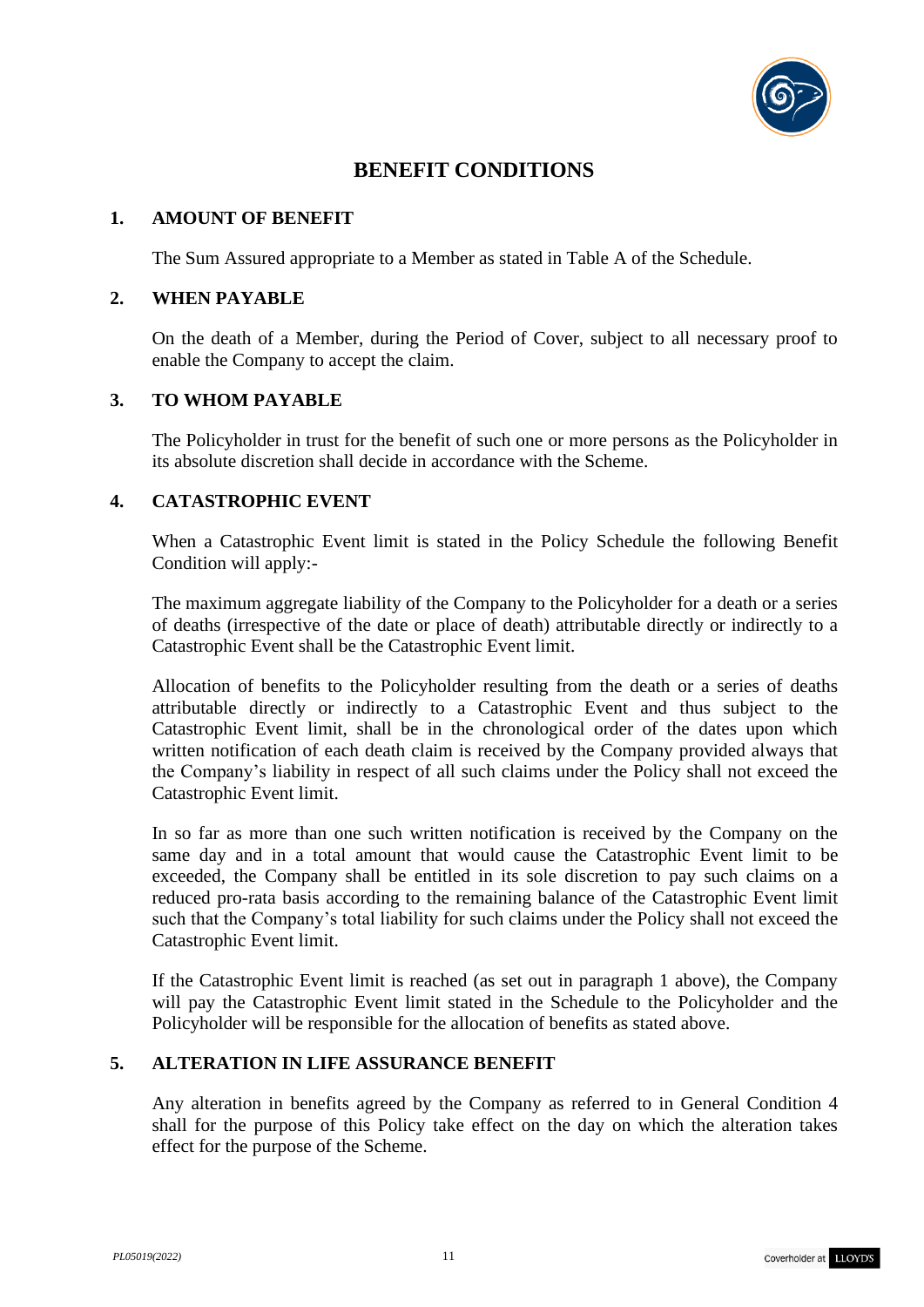

# **PREMIUM CONDITIONS**

### **1. AMOUNT OF PREMIUM**

The amount of premium will be the aggregate of premiums in respect of all Members ascertained in accordance with the Premium Rate(s) shown in Table B.

### **2. WHEN PAYABLE**

At the commencement of the Period of Cover and at each subsequent Policy Anniversary Date. If the premiums are payable by instalments the appropriate instalment in respect of each Member shall be due on the first day of the instalment period.

Two months of grace shall be allowed for the payment of any premium. If any claim arises during that period no amount shall become due in respect of such claim until confirmation is received that the Member's premium is paid up to date.

# **3. PREMIUM COSTING**

The premium due per Member will be calculated in accordance with the Company's normal group underwriting philosophies and procedures.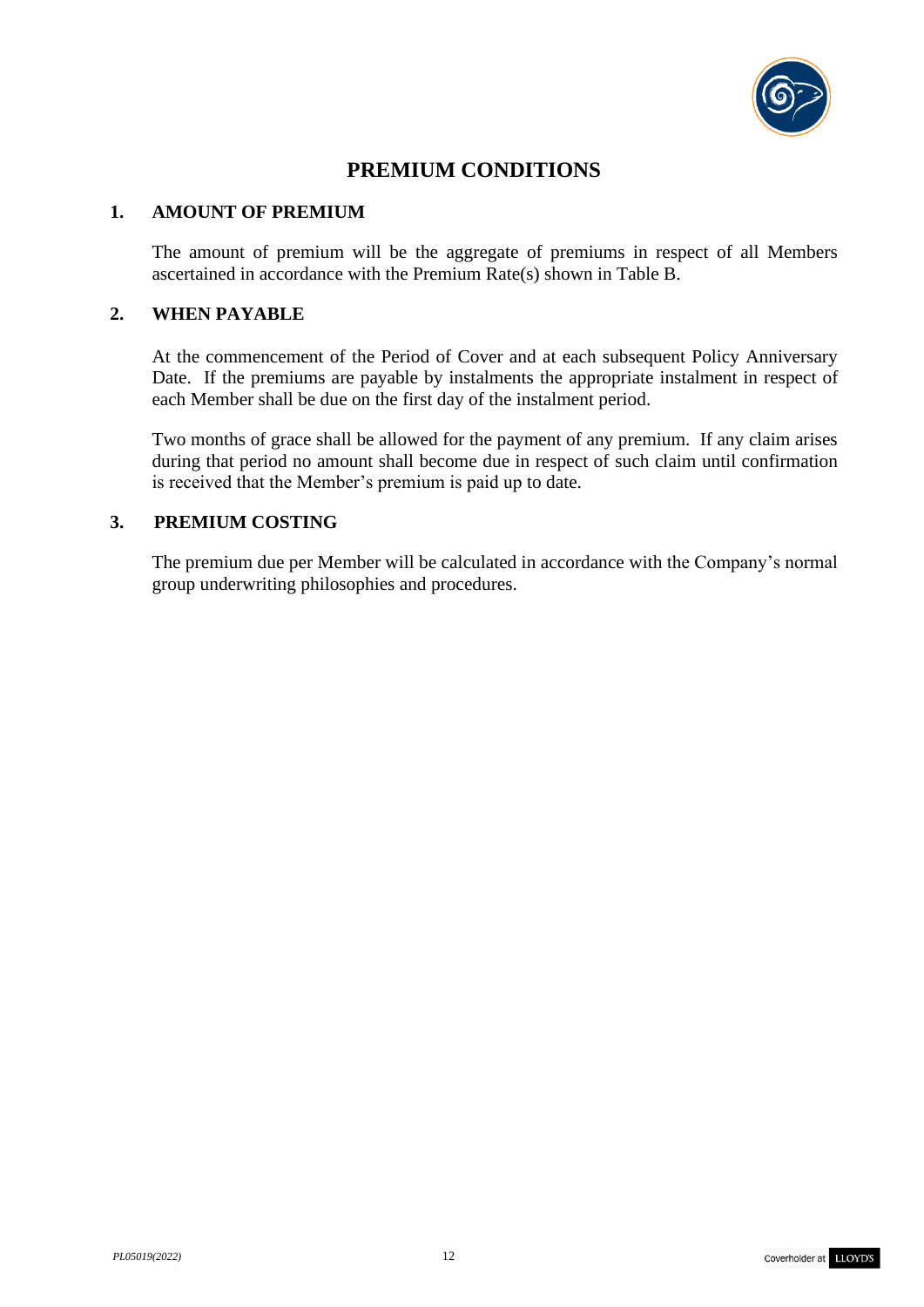

# **CLAIM CONDITIONS**

# **NOTIFICATION OF A DEATH CLAIM**

Upon the death of a Member notification of the claim by the Policyholder should be advised to the Company as soon as possible. Notification should be made in writing to the Company at its address shown in the Schedule to this Policy.

No benefit will be payable under the Policy in respect of any claim if it is not submitted in time to enable the claim to be settled by the Company within two years of the date the Trustees first knew of the Member's death, or the date which the Trustees could reasonably have been expected to have known of the Member's death.

### **DOCUMENTARY EVIDENCE REQUIRED FOR A DEATH CLAIM**

- (a) A Claim form fully completed and signed by the Policyholder (the Trustees of the Scheme).
- (b) The Member's original death certificate or the original coroner's certificate.
- (c) Evidence of the Member's entitlement to benefit.
- (d) Evidence of the Member's Date of Birth.
- (e) Any additional information deemed necessary by the Company.

### **DEATH CLAIM SETTLEMENT**

On acceptance by the Underwriters of a claim, settlement of the amount payable will be made by electronic transfer to the Policyholder.

All claim payments will only be made payable to the Policyholder (the Trustees of the Scheme) whose acceptance will be a full discharge of the Company's liability under this Policy.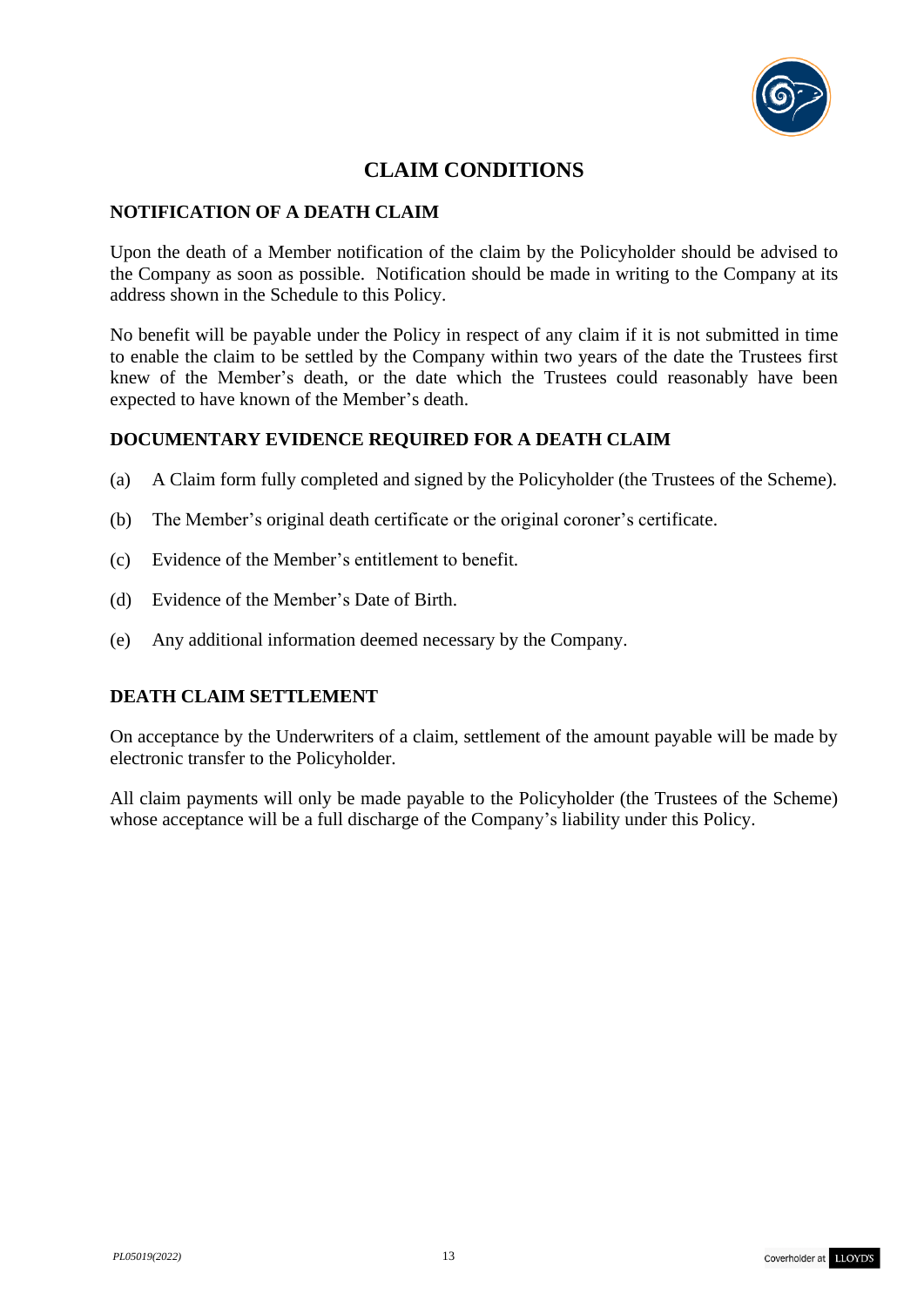

# **DEFINITIONS**

| <b>Benefit Conditions:</b>                                                 | The conditions relating to benefits set out on page 11 of this document.                                                                                                                                                                                                                                                                                         |
|----------------------------------------------------------------------------|------------------------------------------------------------------------------------------------------------------------------------------------------------------------------------------------------------------------------------------------------------------------------------------------------------------------------------------------------------------|
| <b>Catastrophic Event:</b>                                                 | One originating cause, event or occurrence or a series of related<br>originating causes, events or occurrences, which results in more than<br>one death, irrespective of the period of time or area over which such<br>originating causes, events or occurrences take place. The Company<br>shall be the sole judge as to what constitutes a Catastrophic Event. |
| <b>Claim Conditions:</b>                                                   | The conditions relating to claims set out on page 13 of this document.                                                                                                                                                                                                                                                                                           |
| <b>Commencement Date</b><br>of Premium Rate(s)<br><b>Guarantee Period:</b> | The date named as such in the Schedule.                                                                                                                                                                                                                                                                                                                          |
| <b>Company:</b>                                                            | Risk Assurance Management Limited on behalf of the Underwriters as<br>authorised by Lloyd's Binding Authority Contract as stated in the<br>Schedule.                                                                                                                                                                                                             |
| <b>Conditions:</b>                                                         | The general conditions, membership conditions, benefit conditions,<br>claims conditions and premium conditions.                                                                                                                                                                                                                                                  |
| <b>Eligible Members:</b>                                                   | All Eligible Members as stated in the Schedule and subject to<br>Membership Condition 1.                                                                                                                                                                                                                                                                         |
| <b>Evidence of Insurability:</b>                                           | Any medical evidence acceptable to the Company to enable the<br>Member's inclusion in the Scheme and for subsequent increases in<br>benefit.                                                                                                                                                                                                                     |
| <b>General Conditions:</b>                                                 | The general conditions to this Policy set out on pages 7 and 8 of this<br>document.                                                                                                                                                                                                                                                                              |
| <b>Life Assurance Benefit:</b>                                             | The amount of benefit appropriate to a Member at his date of death as<br>stated in Table A, subject to the Catastrophic Event limit.                                                                                                                                                                                                                             |
| <b>Member:</b>                                                             | An Eligible Member whose membership of the Scheme<br>has<br>commenced.                                                                                                                                                                                                                                                                                           |
| <b>Membership Conditions:</b>                                              | The conditions relating to Membership set out on pages 9 and 10 of this<br>document.                                                                                                                                                                                                                                                                             |
| <b>Normal Entry Date:</b>                                                  | The date on which the Member joined the Scheme.                                                                                                                                                                                                                                                                                                                  |
| <b>Period of Cover:</b>                                                    | As defined in the Schedule.                                                                                                                                                                                                                                                                                                                                      |
| <b>Policy:</b>                                                             | The meaning given on page 1 of this document at subsection (iii).                                                                                                                                                                                                                                                                                                |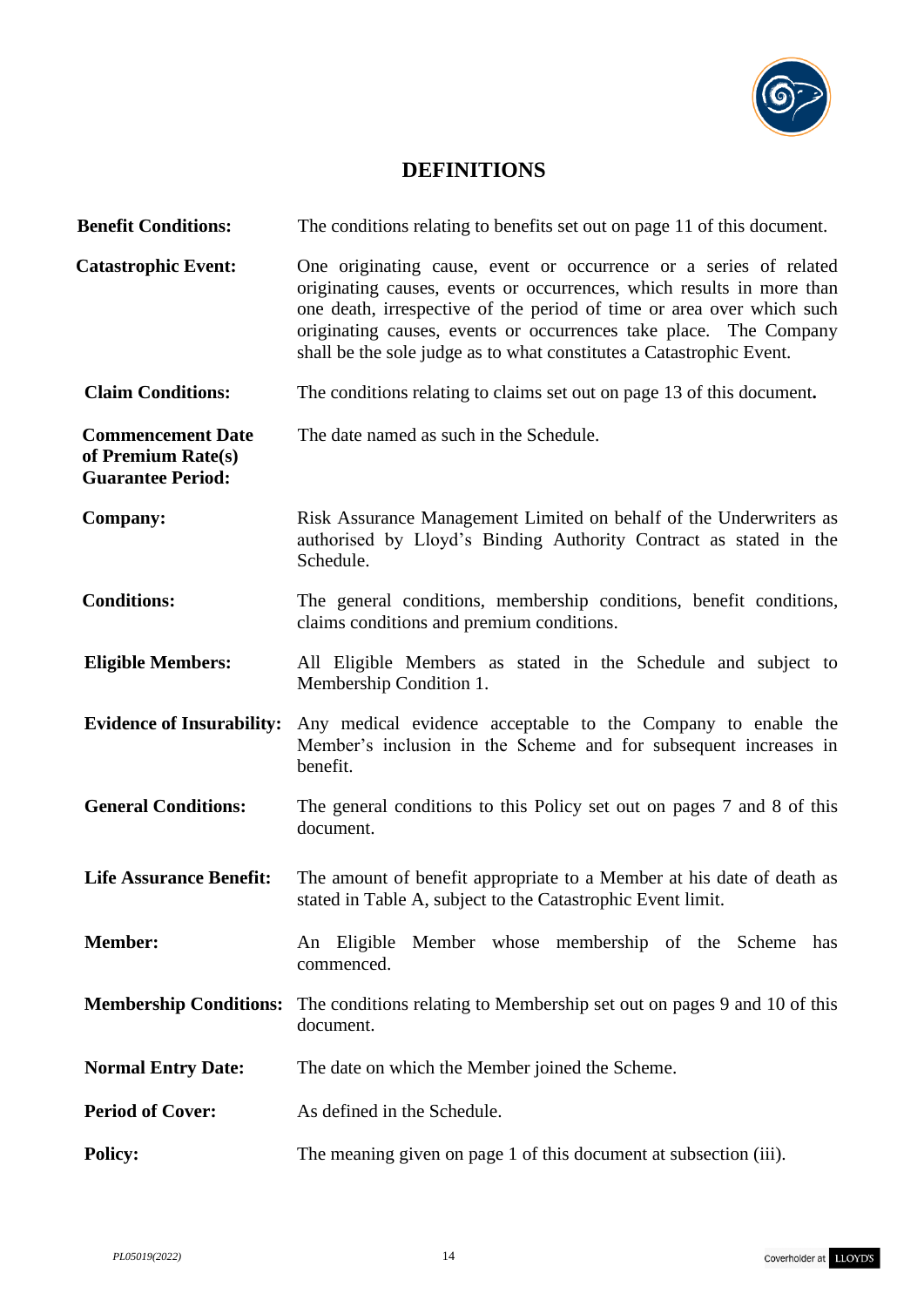

|                                                    | Policy Anniversary Date: The anniversary of the commencement of the Period of Cover.                                                                                                                                                         |
|----------------------------------------------------|----------------------------------------------------------------------------------------------------------------------------------------------------------------------------------------------------------------------------------------------|
| <b>Policyholder:</b>                               | The Trustees of the Scheme.                                                                                                                                                                                                                  |
| <b>Premium Conditions:</b>                         | The premium conditions to this Policy.                                                                                                                                                                                                       |
| <b>Premium Rate(s):</b>                            | The rate(s) referred to as such in the Schedule which excludes any<br>Broker or Federation commission or fees.                                                                                                                               |
| <b>Premium Rate(s)</b><br><b>Guarantee Period:</b> | The period of time the Premium $Rate(s)$ is guaranteed for as stated in<br>the Schedule                                                                                                                                                      |
| <b>Scheme:</b>                                     | The Scheme named in the Schedule.                                                                                                                                                                                                            |
| <b>Scheme Rules:</b>                               | The Rules governing the operation of the Scheme and the payment of<br>lump sum benefits to Members upon death.                                                                                                                               |
| Secondment:                                        | A Serving Member temporarily working for another police agency or<br>task force.                                                                                                                                                             |
| <b>Serving Member:</b>                             | A Serving Officer, a Serving Federation Staff or a Serving Police Staff.                                                                                                                                                                     |
| <b>Spouse:</b>                                     | Means one of:                                                                                                                                                                                                                                |
|                                                    | the husband or wife of a Serving Member; or<br>(a)                                                                                                                                                                                           |
|                                                    | the co-habiting partner of a Serving Member; or<br>(b)                                                                                                                                                                                       |
|                                                    | the former Spouse of a Serving Member for whom cover has been<br>(c)<br>continuously maintained since the break up of the marriage or<br>partnership, provided that only one Spouse per Serving Member<br>may be registered under the Scheme |
| <b>Sum Assured:</b>                                | The amount of benefit appropriate to a Member at his date of death as<br>stated in Table A, subject to the Catastrophic Event limit.                                                                                                         |
| <b>Temporary Absence:</b>                          | The meaning given in Membership Condition 5.                                                                                                                                                                                                 |
| <b>Termination Date:</b>                           | In respect of each Member, the Termination Date shall be the earliest of<br>the expiry dates as follows:                                                                                                                                     |
|                                                    | (a) The Member reaching the age stated in the Schedule.                                                                                                                                                                                      |
|                                                    | (b) Upon payment of the Sum Assured in respect of the Member.                                                                                                                                                                                |
|                                                    | (c) The Member ceasing to be entitled to benefit under the Scheme<br>Rules.                                                                                                                                                                  |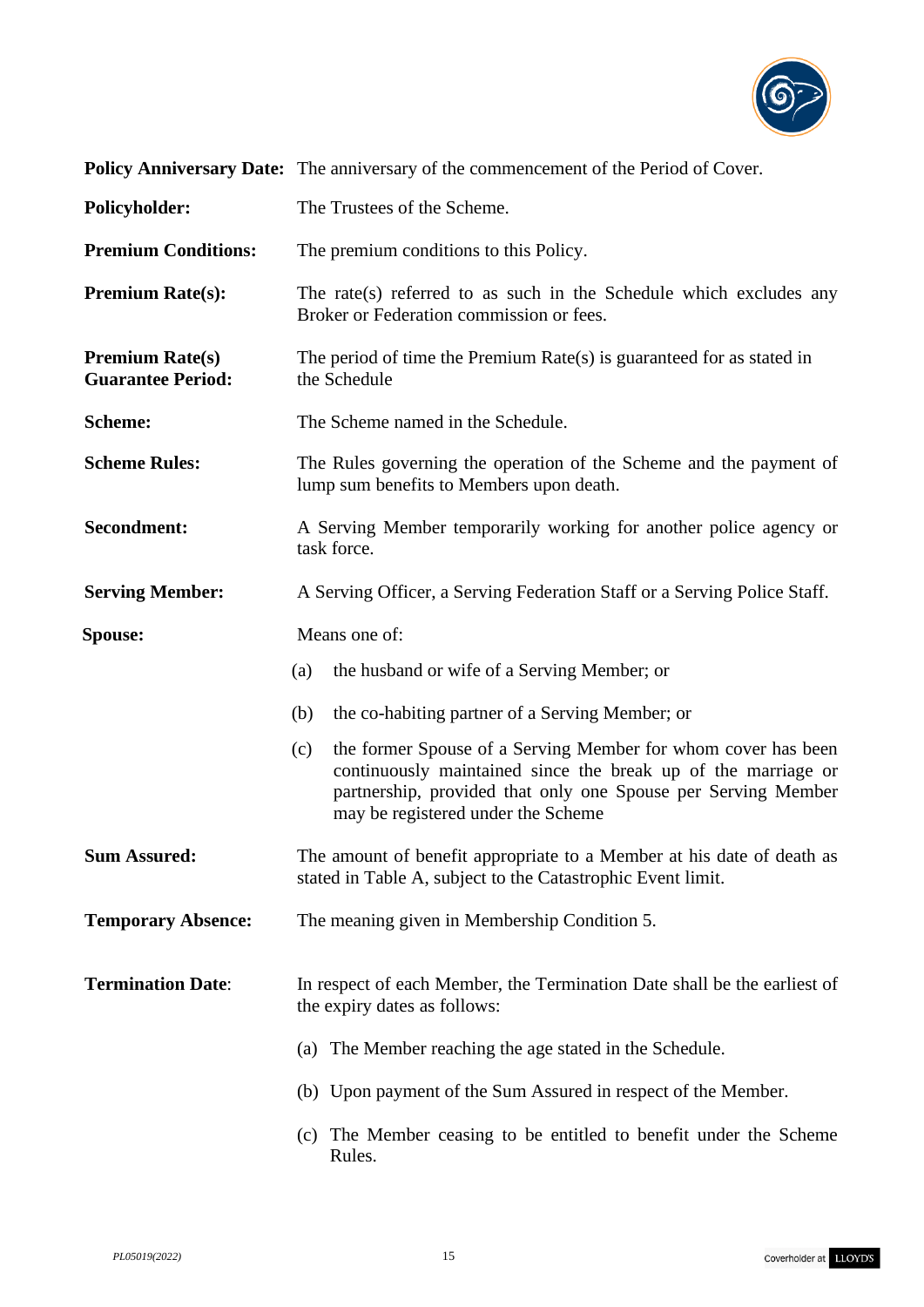

| (d) The Serving Member having been absent for a period in excess of<br>the Temporary Absence provision or Secondment period that has<br>been granted. |
|-------------------------------------------------------------------------------------------------------------------------------------------------------|
| (e) The discontinuance of payment of premiums whether generally or<br>in relation to that Member.                                                     |

(f) Upon expiry, cancellation or failure to renew the Policy.

**Underwriters:** Certain Underwriters at Lloyd's as described on page 1 of this Policy.

#### **In this Policy**:

- 1.1. Headings are inserted for convenience only and do not affect the construction of this Policy
- 1.2. All references to "we", "us" and "our" in this Policy are to Risk Assurance Management Limited.
- 1.3. Unless the context otherwise requires, or it is otherwise expressly provided:
	- 1.3.1. words importing the singular include the plural and vice versa, words importing the masculine include the feminine, and words importing persons include corporations;
	- 1.3.2. where something is defined in the singular, the plural of the defined term will be taken to mean two or more of those things which fall within the definition; and where something is defined in the plural or collectively, the singular of the defined term will be taken to mean any one of those things which fall within the definition;
	- 1.3.3. reference to writing or similar expressions includes transmission by telecopier or electronic means;
	- 1.3.4. references to Acts, statutory instruments, regulations and other legislation are to legislation operative in England and to such legislation amended, extended or reenacted (whether before or after the date of this Policy) and any subordinate legislation made under that legislation;
	- 1.3.5. reference to any document includes that document as amended or supplemented, whether before or after the date of this Policy.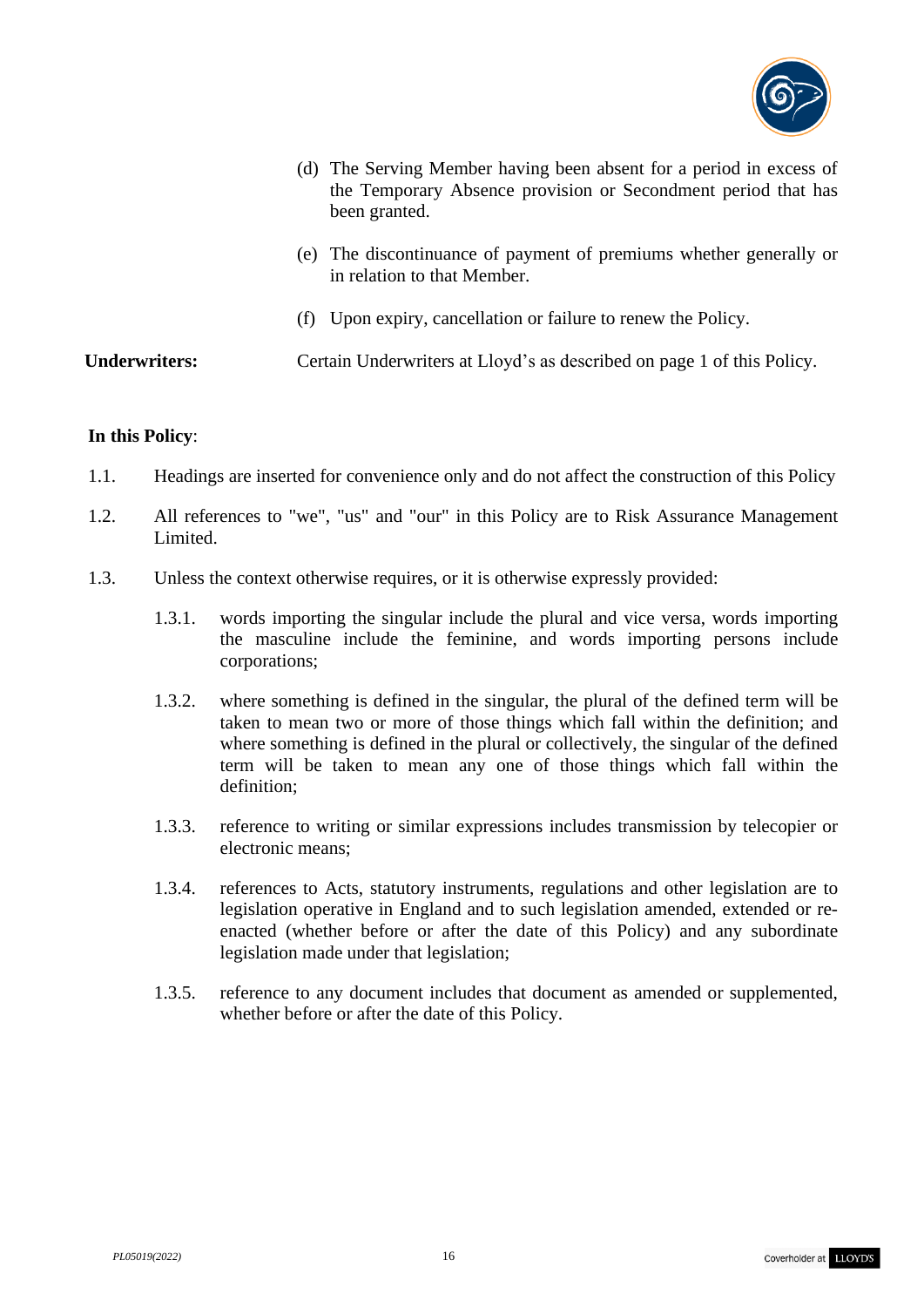

# **ADDITIONAL INFORMATION**

### **POLICY ISSUANCE**

This Policy is issued and administered by Risk Assurance Management Limited in its capacity as a Lloyd's Coverholder on behalf of certain Underwriters at Lloyd's where the risk is underwritten.

# **DATA PROTECTION**

Further information in respect of how we process the data we hold can be found with our Data Protection Notice shown on our website: www.ram-ltd.co.uk.

### **COMPLAINTS PROCEDURE**

Risk Assurance Management Limited as a Coverholder of Lloyd's operates a two stage complaints procedure. Initially if you have any complaint regarding the handling of your Policy it should be addressed to:-

The Compliance Officer Risk Assurance Management Limited Chancery House Leas Road Guilford Surrey GU1 4QW

Email: [complaints@ram-ltd.co.uk](mailto:complaints@ram-ltd.co.uk) Website: www.ram-ltd.co.uk

The circumstances regarding your complaint will be investigated and a written reply will be sent to you within two weeks of receiving your written complaint. In the event that this proves unsatisfactory, or you have not received a written reply within two weeks, you are entitled to refer the matter to Lloyd's. Written representation should be made to:-

Policyholder and Market Assistance Lloyd's Fidentia House Walter Burke Way Chatham Maritime Kent ME4 4RN

Email: [complaints@lloyds.com](mailto:complaints@lloyds.com) Website: [www.lloyds.com/complaints](http://www.lloyds.com/complaints)